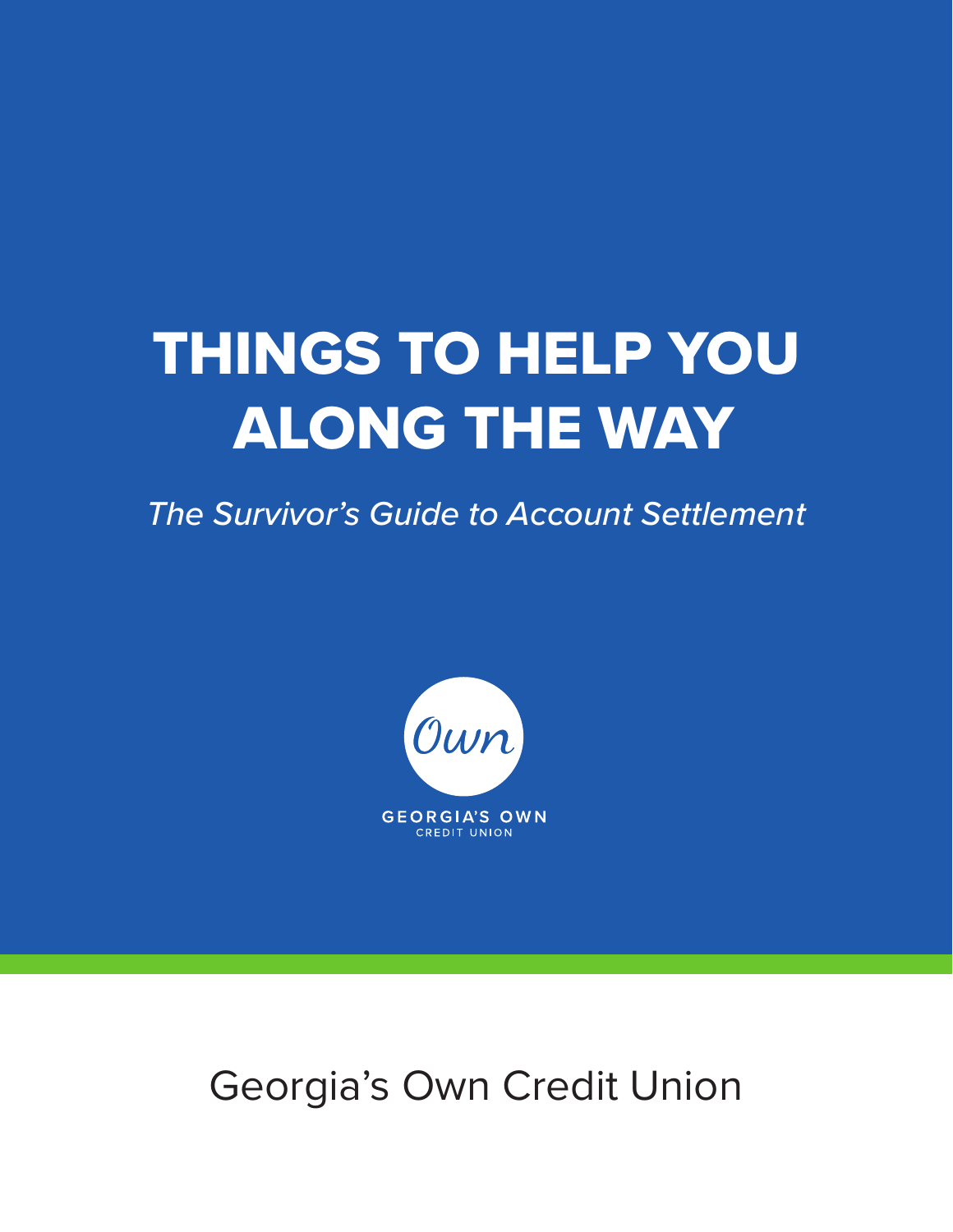# **Table of Contents**

#### **Introduction**

#### **Account Settlement at Georgia's Own**

| Certificates and Individual Retirement Arrangements (IRAs)5     |  |
|-----------------------------------------------------------------|--|
| Payable on Death (POD) Accounts and Deposit Trust Accounts5     |  |
|                                                                 |  |
|                                                                 |  |
|                                                                 |  |
| First Mortgage Loans, Fixed Equity Loans, and Home Equity Lines |  |
|                                                                 |  |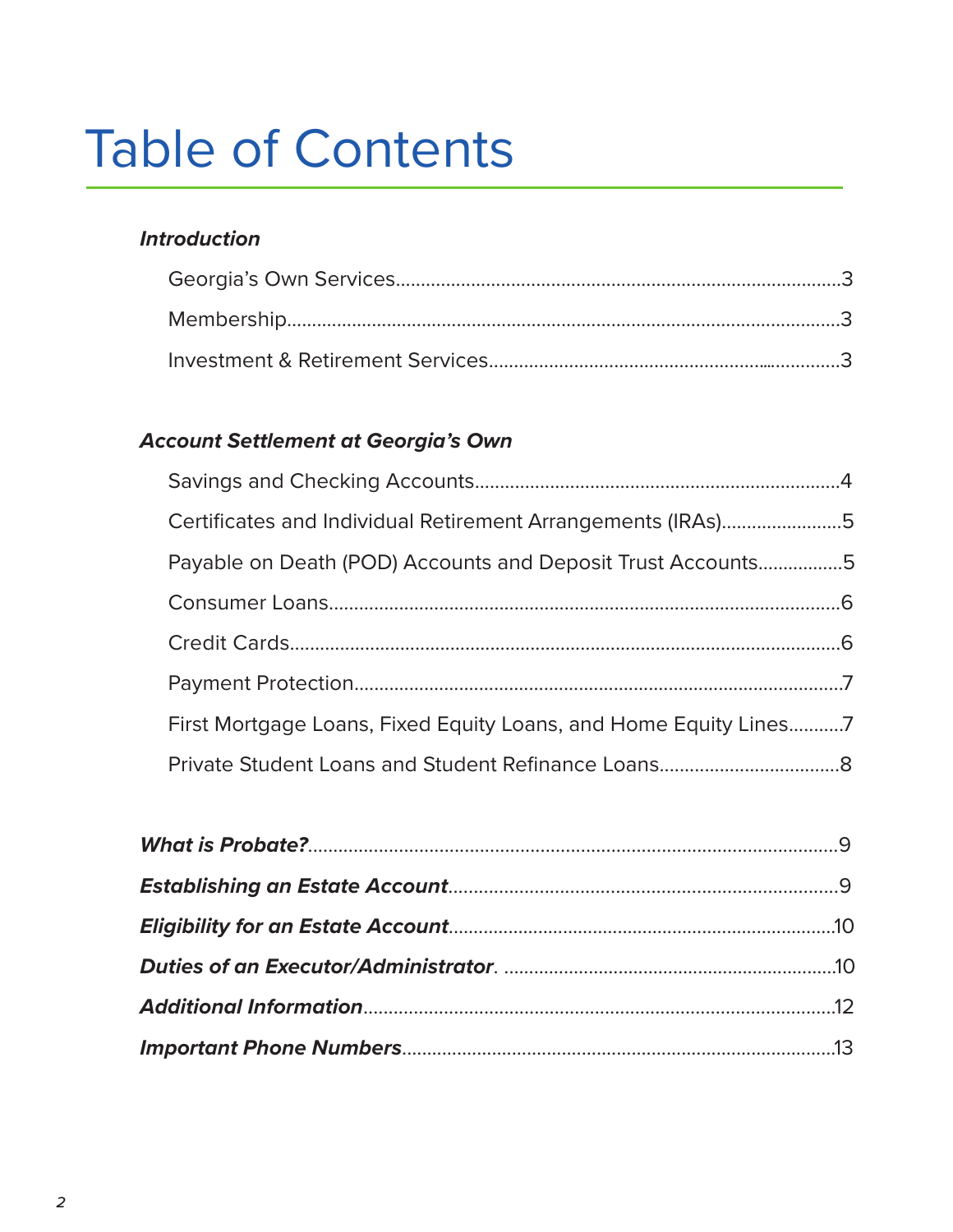# Introduction

At Georgia's Own, we realize the loss of a loved one can be a difficult and overwhelming time for you and your family. We created this guide to simplify the account settlement process and help you sort through the next steps. In this guide, we explain the general responsibilities of executor or administrator and provide useful information you will need to manage the account settlement process. Survivors have several options for contacting Georgia's Own:

- By phone: 800.533.2062
- By mail: Georgia's Own Credit Union 100 Peachtree Street NW Suite 2800 Atlanta, GA 30303 Attn: Deceased Accounts
- Online: deceasedacctnotifications@georgiasown.org
- In person: find your nearest Georgia's Own branch at georgiasown.org/locations

Please note that the information contained in this Survivor's Guide is for informational purposes only and not for the intent of providing legal, tax, financial planning, or investment advice. We encourage you to seek financial, tax, and legal advice from professional advisors with respect to any particular issue you may encounter. Where appropriate, please contact the probate court or its equivalent in the jurisdiction where the property is located for further information on the probate process.

#### **Your Family's Membership**

Upon the death of a Georgia's Own member, the deceased's family remains eligible for membership. Eligible family members include spouses, parents, children (natural born, step, and adopted), siblings, grandparents, and grandchildren. Once family members have joined, they can extend the membership opportunity to their immediate family members. For more information about membership eligibility, call 800.533.2062.

#### **Georgia's Own Investment & Retirement Services**

If you need advice about what to do with the disposition of accounts and assets, advisors from Georgia's Own Investment & Retirement Services\* can provide guidance about savings and investments. Call 404.253.9703 to schedule a no-cost, no-obligation appointment. Investments are not deposits of the Credit Union, and are not NCUA/NCUSIF/FDIC insured.

# Account Settlement at Georgia's Own

The following frequently asked questions will help you know what to expect.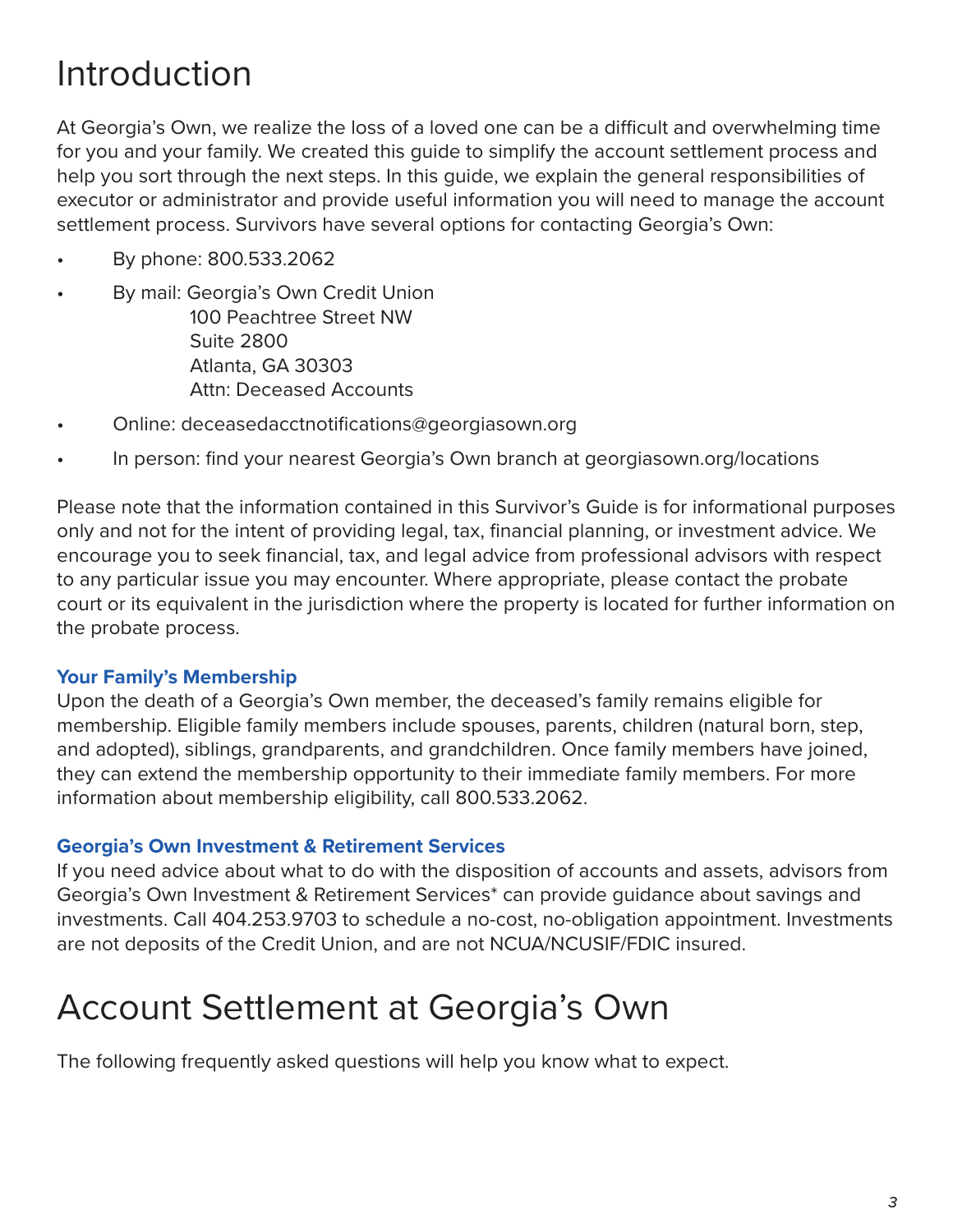## Savings and Checking Accounts

#### **How long will the affected Georgia's Own accounts remain open?**

We recommend that you settle your loved one's accounts as soon as possible. Georgia's Own will continue reporting to the Internal Revenue Service (IRS) under the deceased's Social Security number (SSN) until the account is closed or retitled to the surviving joint owner, provided they are eligible for membership. By taking prompt action, you can avoid complications resulting from continued IRS reporting under the deceased's SSN. We cannot predict how long it will take for an account to settle without understanding the scope of an individual's circumstances.

#### **What will happen to direct deposits coming to Georgia's Own?**

If a direct deposit is received from one of the federal paying agencies (such as Veterans Administration, Teacher's Retirement System, or Social Security) on or after the member's date of death, Georgia's Own is required to return the funds. All paying agencies should be notified of the member's death as soon as possible. You can reach the Social Security Administration at 800.772.1213. Since it can take up to 90 days to process a claim, it is important to notify them as soon as possible. You may be asked to provide:

- proof of death, such as a certified copy of the death certificate
- the SSN of the deceased
- the name of the deceased's employer
- the deceased's most recent W-2 forms or self-employment tax return showing earnings in the year of their death
- a certified or original copy of the birth certificates of the spouse and minor children
- divorce papers if the divorced spouse is applying for benefits

#### **What will happen to automatic payments that are being deducted from the deceased member's accounts?**

Please notify the companies that are debiting the deceased member's accounts that the member has passed away and request that they stop the automatic payment.

#### **If I am a joint owner and have my own debit card, can I still use the card to access the account?**

Yes, as long as the account is classified as "Joint Account." You have the option of canceling your cards or keeping them active until the account is closed or retitled. We automatically cancel the deceased member's cards.

#### **If I am a joint owner on the checking account, can I still write checks from the account?**

Yes, as long as the account is classified as "Joint Account." At some point, this account will be closed or retitled to the surviving joint owner. If the account is classified as "Joint Account—No Survivorship," no checks should be written from it after the date of death.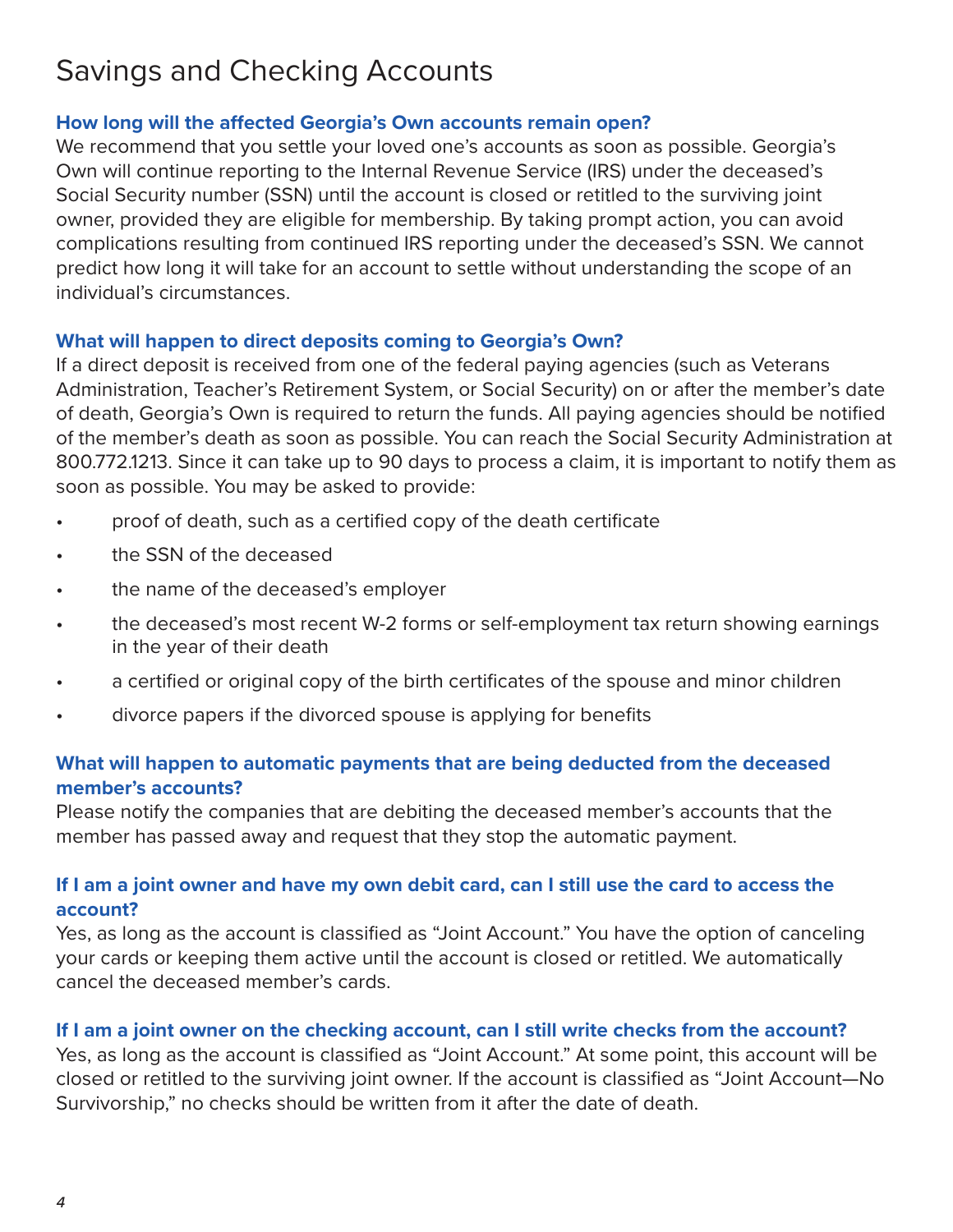#### **If I am the designated administrator of the estate, but neither a joint owner of the deceased's account(s) nor a Georgia's Own member, will I be able to access information on the account?**

Yes. Once court or probate documentation is provided stating that you are the estate administrator, you will be entitled to account information. You can receive up to three months of statements without cost.

## Certificates and Individual Retirement Arrangements (IRAs)

#### **How will certificates be handled?**

The disbursement of funds from a certificate varies based on its ownership. If the certificate has an individual owner, the funds will be disbursed to the deceased's estate or next of kin. If the certificate has a joint owner, the surviving joint owner may choose one of the following options:

- Transfer the certificate funds "as is" into a newly established certificate, keeping the same dividend rate and maturity date as the original
- Cash in the certificate without penalty

If the joint owner does not have a Georgia's Own account and is eligible for membership, they may decide to establish membership and transfer the certificate funds "as is" into a newly established certificate, keeping the same dividend rate and maturity date as the original.

#### **How will IRAs be handled?**

The IRA account(s) will be closed without a Georgia's Own penalty and distributed to the designated beneficiary(ies). A spousal beneficiary may choose to accept the funds from the IRA account(s) as their own and deposit them directly into an IRA account established in their name. For (a) non-spousal beneficiary(ies), the funds will be placed into an IRA beneficiary account. A Deposit Account Specialist will provide the beneficiary(ies) with additional information and disbursement options.

# Payable on Death (POD) Accounts and Deposit Trust **Accounts**

Georgia's Own offers two account options to help members manage their assets during their lifetime and upon their death.

#### **How will POD accounts be handled?**

Georgia's Own has Individual POD accounts and POD accounts with a Joint Owner. The funds in an Individual POD account will be disbursed directly to the named beneficiary(ies) on the account. The funds in Joint Owner POD accounts will be transferred to the joint owner(s) for their use and discretion. Only upon the death of all account owners are funds disbursed to the designated beneficiary(ies). If a member's legal trust is the named beneficiary, this designation shall supersede any individually named beneficiary(ies), and payment will be made in full to the legal trust. Joint Owner POD account funds shall be distributed directly to the designated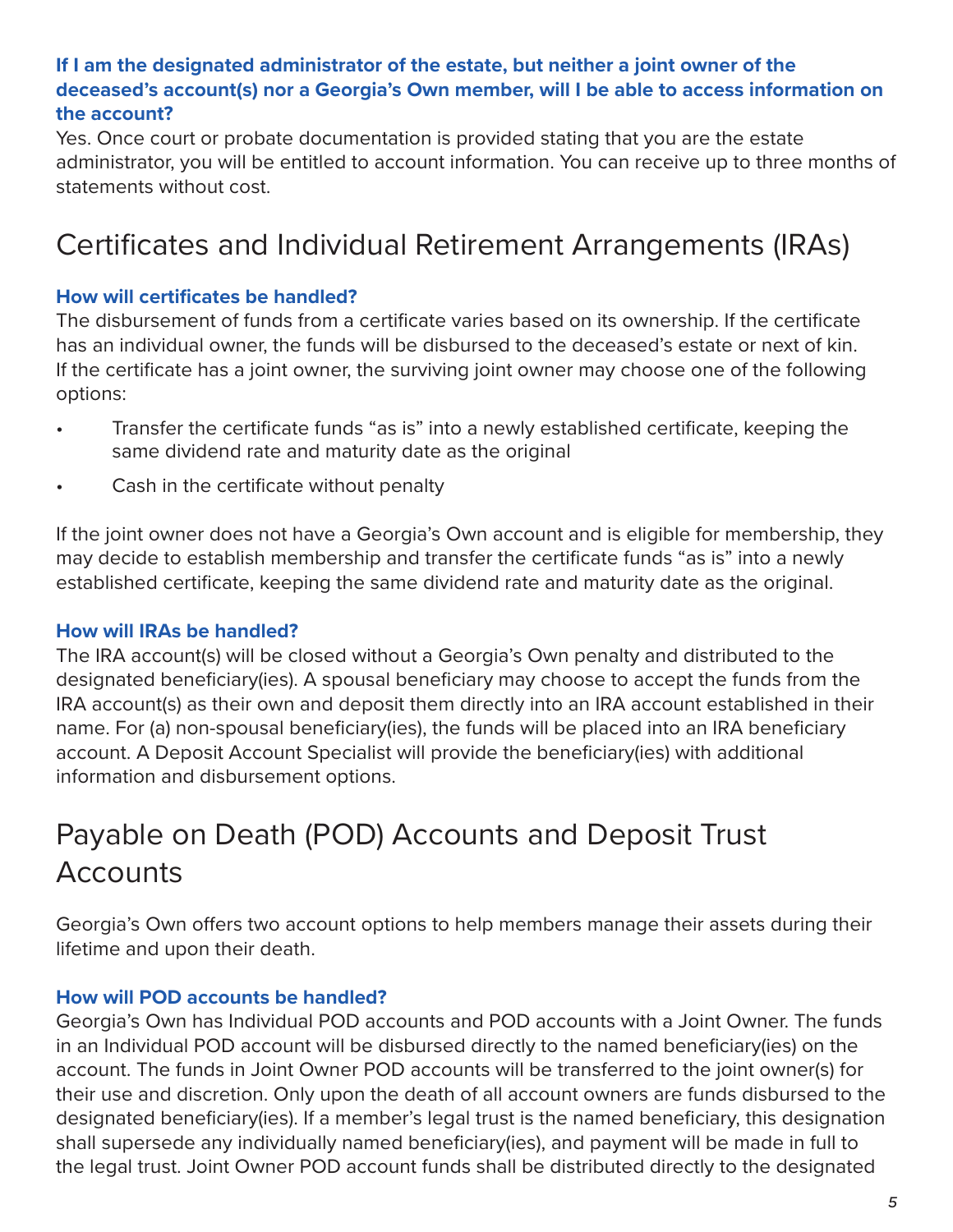beneficiary(ies). Similarly, if a member's legal trust is the named beneficiary, this designation shall supersede any individually named beneficiary(ies), and payment will be made in full to the legal trust.

#### **How will deposit trust accounts be handled?**

Georgia's Own's trust accounts are depository accounts that can hold funds under a legal trust. A trust account is one established in the name of a legal trust and managed by the trustee, cotrustee, successor trustee, or trust administrator, as outlined in the trust agreement during the lifetime and upon the death of the grantor. Generally, funds held in the trust pass directly to the beneficiaries or the legal trust without passing through probate.

#### **How will deposit trustee accounts be handled?**

Deposit trustee accounts were opened before Georgia's Own began offering POD and deposit trust accounts. These accounts were used for a variety of purposes to include naming (a) beneficiary(ies) and managing a trust. Funds in an individual trustee account will be disbursed to the beneficiary(ies) or to the legal trust if one was named as the beneficiary. If the trustee account has a co-trustee, the funds will be passed to the co-trustee to manage until their death. Only upon the death of all account owners are funds disbursed to the designated beneficiary(ies).

# Consumer Loans

During settlement of the deceased's Georgia's Own consumer loan(s), Georgia's Own will defer interest accrued on any outstanding loan balance. During this period, any applicable Payment Protection Plan coverage will be applied to loan balance as of the date-of-death. Outstanding loan balances become the responsibility of the co-signer, co-borrower, or member's estate. The estate executor/ administrator will be advised of any outstanding balances. They must pay off all existing loan balances or provide Georgia's Own with the necessary documentation to properly file a claim against the member's estate. In those instances where there is no co-signer, co-borrower, or the estate is insolvent, the loan will be referred to the Lending Department for further action. If there is a balance owed, deposit accounts may be subjected to a right of offset to satisfy the remaining balance on the loan.

### Credit Cards

#### **How will affected Georgia's Own credit card accounts be handled?**

If the deceased was the primary cardholder, the credit card account will be closed. However, if there is a joint cardholder on the credit card account, the account can remain open and be retitled in the joint cardholder's name. If the secondary cardholder is classified as an authorized signer, then the credit card account will remain permanently closed.

#### **If I am the joint cardholder on an affected Georgia's Own credit card, can I continue using the card?**

We will review the joint member's overall relationship to determine if the card will remain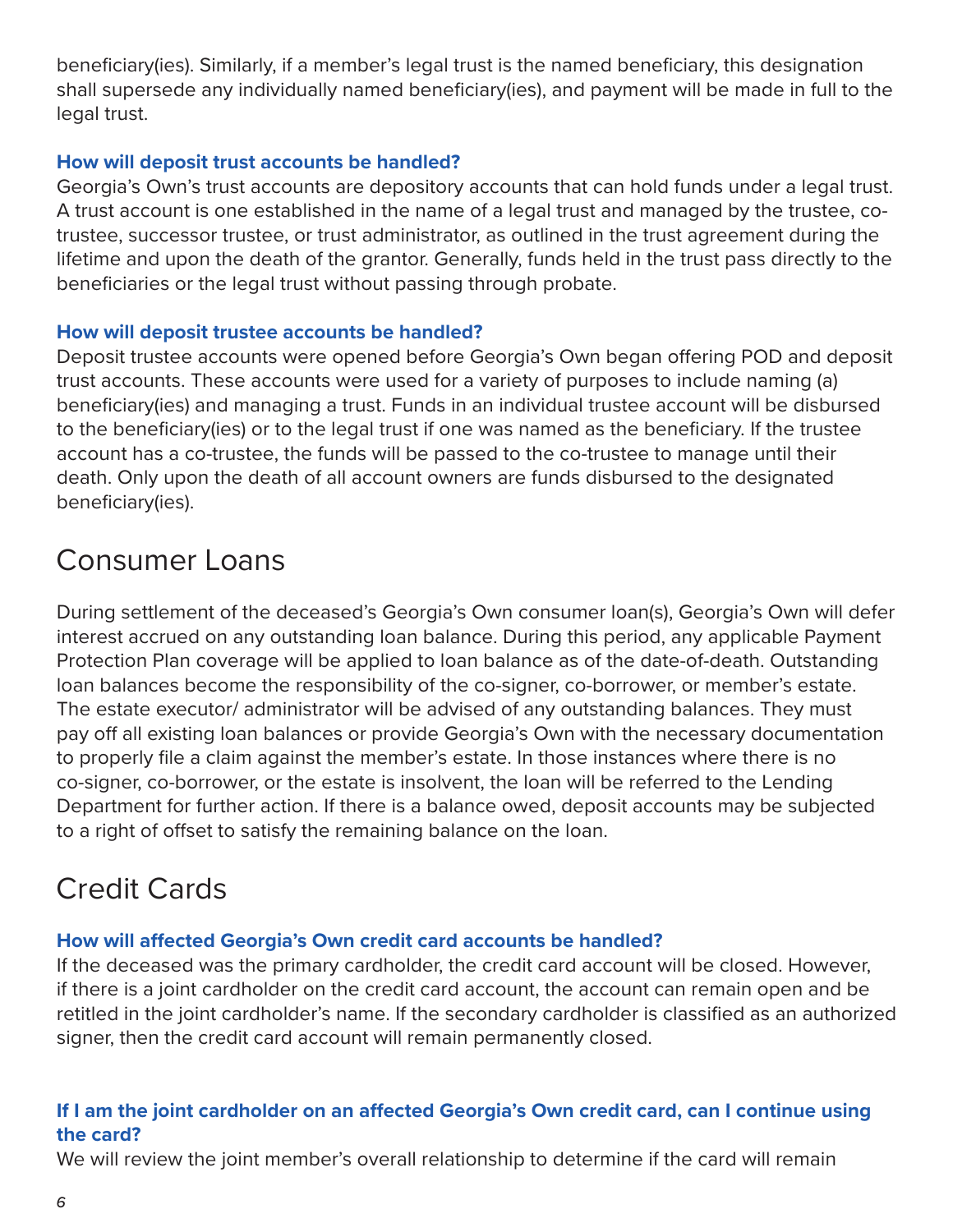open. If we are unable to keep the card open after review, a new application will need to be submitted.

#### **What should I do with the deceased's credit card if the deceased was the only borrower on the credit card?**

The deceased's card and those of any authorized users should be destroyed.

#### **What will happen to unpaid charges on affected credit cards?**

Individual credit card accounts will be closed. If there is a balance owed, deposit accounts may be subjected to a right of offset to satisfy the remaining balance on the credit card.

#### **Will monthly statements continue to be issued? To whom will they be addressed?**

If the account has a joint cardholder, the statements will continue to be issued and addressed to the joint cardholder as the new primary cardholder. If additional charges appear after the credit card account has been closed, statements will be sent to the person handling the estate's affairs. Occasionally, merchants post charges to the credit card account after it has been closed. This "forced charge" will generate a statement.

#### **If I am an authorized user, am I liable for the balance on an affected credit card account?**

In general, an authorized person is not obligated on this account and is not liable for any outstanding balance or any other charges made by the account owner or by any other authorized person. However, in the event of the death of all fully liable cardholders, authorized users' privilege ends automatically. Upon death of the account owner, if any person uses the card, such use indicates his or her agreement to pay us, and we may, at our discretion, pursue the person for payment of any outstanding balance or any other charges they authorize.

#### **If I am the joint cardholder, am I liable for the unpaid balance on an affected credit card account?**

Yes. You are also responsible for any charges that post after the date of death.

### Payment Protection Plans

If a Payment Protection Plan had been purchased on the Georgia's Own consumer loan or credit card, the outstanding balance may be paid partially or in full. Please contact CUNA Mutual Group through the member claims registration portal, by phone at 800.621.6323 or email members.claims@cunamutual.com to file a claim.

## First Mortgage Loans, Fixed Equity Loans, and Home Equity Lines

#### **What happens to my loan if I am the co-borrower on a Georgia's Own mortgage or fixed-rate home equity loan that was held by the deceased (the primary borrower)?**

You will become the primary borrower on the mortgage and/or equity loan, and our records will be updated to reflect this change. A certified copy of the death certificate and documentation validating the property ownership interest under state law will be required.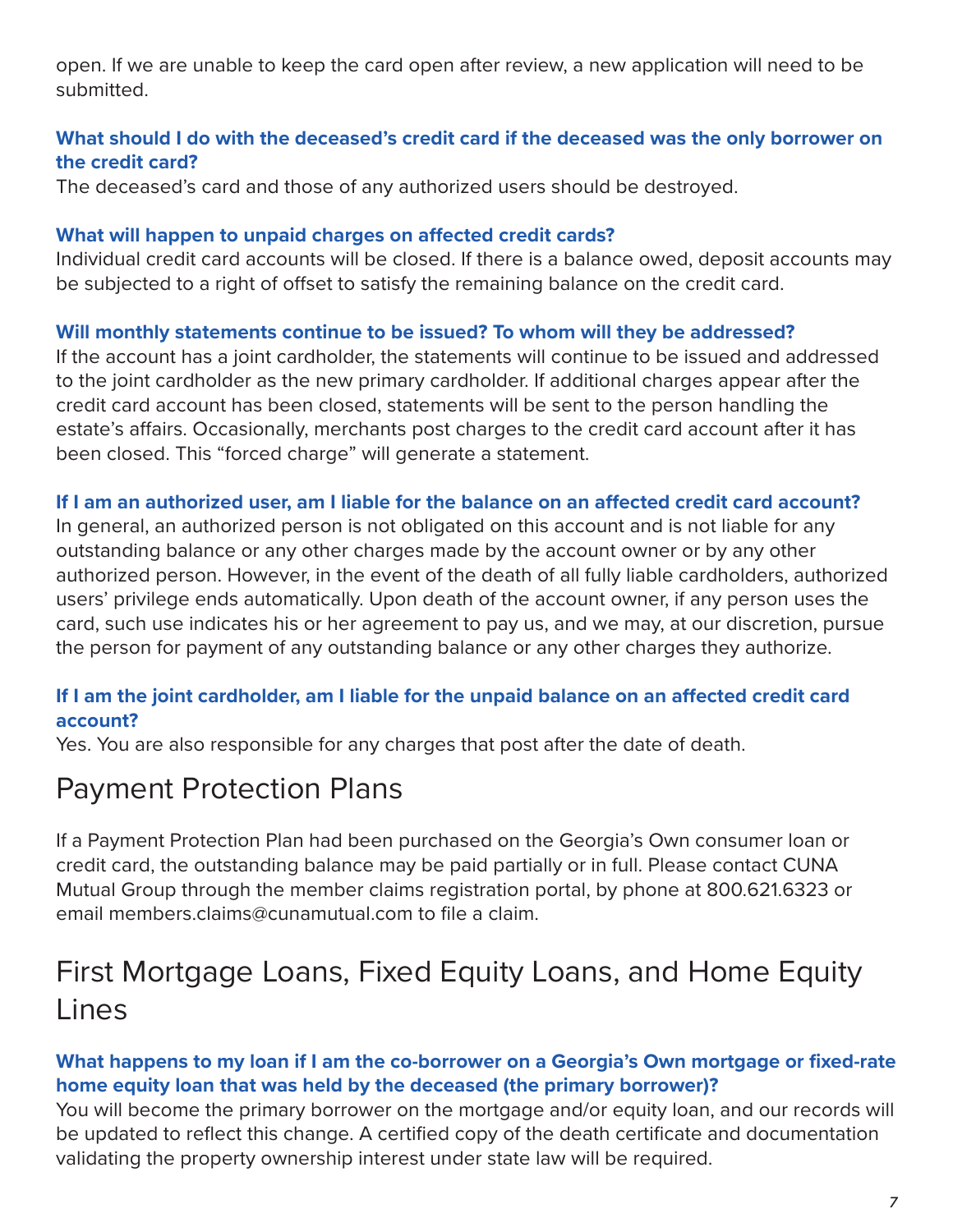#### **What happens when there is no co-borrower on the mortgage loan?**

Federal law provides important protections to successors in interest. Once successor in interest status is confirmed, the successor in interest may be entitled to receive certain notices and communications about the mortgage loan. In addition, successors in interest may have other rights or the option to apply for a refinance of the loan. Successors in interest should contact Georgia's Own Credit Union for information on confirming successor in interest status and available options.

#### **How are home equity lines of credit handled?**

If the deceased is the only borrower, the equity line will be closed, allowing no further disbursements. If there is a co-borrower on the line of credit, it will not be closed, and the coborrower can continue use. However, the co-borrower may be contacted by Georgia's Own Credit Union to determine the plan for the property and if it is desired to keep the line of credit open.

#### **What will happen to automatic payments that were being made to the deceased member's mortgage from a Georgia's Own checking account, savings account, or money market account?**

If the deceased member had a joint owner on the checking account, savings account, or money market, the payments can continue for a limited time. As the deceased member's accounts are closed, a different account can be debited, or the automatic payment will be discontinued.

#### **What should I do if I am the new primary borrower but may not be able to afford the payments?**

Contact one of our Loss Mitigation Specialists on the Payment Recovery Team at 800.533.2062 to find out what options are available and how we can work together.

### Private Student Loans and Student Refinance Loans

#### **If the borrower dies, must private student loans or student refinance loans be repaid by the estate of the deceased?**

The borrower's estate and/or the co-signer will be obligated for the existing loan balance. If the co-signer is no longer responsible for repaying the loan, the borrower's estate will remain obligated for the loan.

#### **When will a co-signer be responsible for repaying the outstanding balance of the loan?**

For private student loans: If the loan was originated before November 1, 2018, the co-signer will remain liable. If the loan was originated on or after November 1, 2018, the co-signer will no longer be responsible for repayment of the private student loan.

For student refinance loans: If the loan was originated before November 1, 2018, the co-signer will remain liable. If the loan was originated on or after November 1, 2018, and if a federal student loan was included in the refinance, the co-signer will no longer be responsible for the repayment of the student refinance loan. If the loan is exclusively a refinance of one or more private student loans, the co-signer will remain liable for the repayment of the student refinance loan.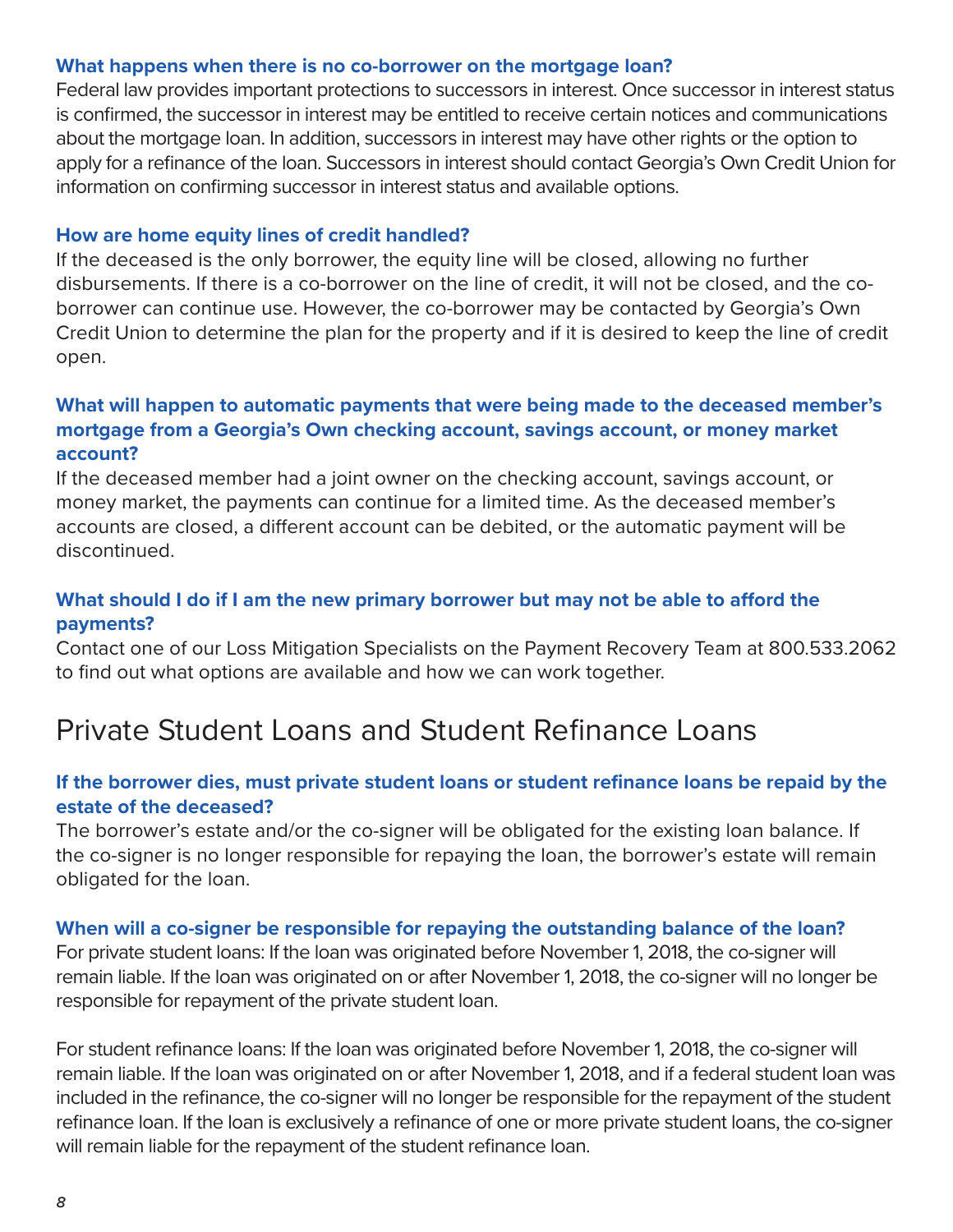#### **If the co-signer dies, how is the loan handled?**

If the co-signer dies, the primary borrower on the loan is still financially obligated for the debt. However, we would still need to be notified of the passing to update our records.

#### **What documentation does Georgia's Own require when the borrower or co-signer dies?**

Georgia's Own must receive a copy of the death certificate or obituary confirming the death information.

Please contact Student Choice at 877.530.9782 for more information.

# What is Probate?

Probate is a court-supervised proceeding that authenticates your will (if you have one) and approves your named Executor so he or she can distribute your property and belongings. It is designed to protect the family and ensure that the persons who are entitled to the assets receive them. It also provides a process to ensure that all debts and taxes are paid. The court will use the will to determine who is to be appointed executor of the estate. If there is no will, the court will appoint a personal representative (e.g., "administrator"), usually a spouse or relative. An attorney or a financial institution may also be appointed as executor or administrator. It is best to go to probate court as soon as possible and check with your local court for specific requirements in your location. This may be a trying time for you, but it is best to settle these matters as quickly and accurately as possible. The size and complexity of the deceased's estate, plus state probate laws, will determine how long the process will take. If the estate is large or complex, the probate process can take months or years to complete. On the other hand, the probate process may not be required if the deceased's accounts were classified as "Joint Account—With Survivorship." It is best to consult an attorney to determine what property is or is not subject to probate.

#### **The documents required for probate and what they must contain can vary from one probate court to another. In addition to the deceased's full name and date of birth, most probate courts require the following documents:**

- Certified copy of the death certificate (this can often be filed later)
- The will, if there is one
- Copy of the marriage certificate (or the date and place of marriage) if the deceased was your spouse. If the deceased was previously married, you will need to give this information to the court.
- Names and addresses of all heirs, next of kin, and beneficiaries
- Summary of the deceased's assets

# Establishing an Estate Account

A Georgia's Own estate account provides an efficient solution for holding estate assets in non-interest or interest-earning accounts while keeping them separate from the executor/ administrator's own personal accounts. It consists of a checking account and companion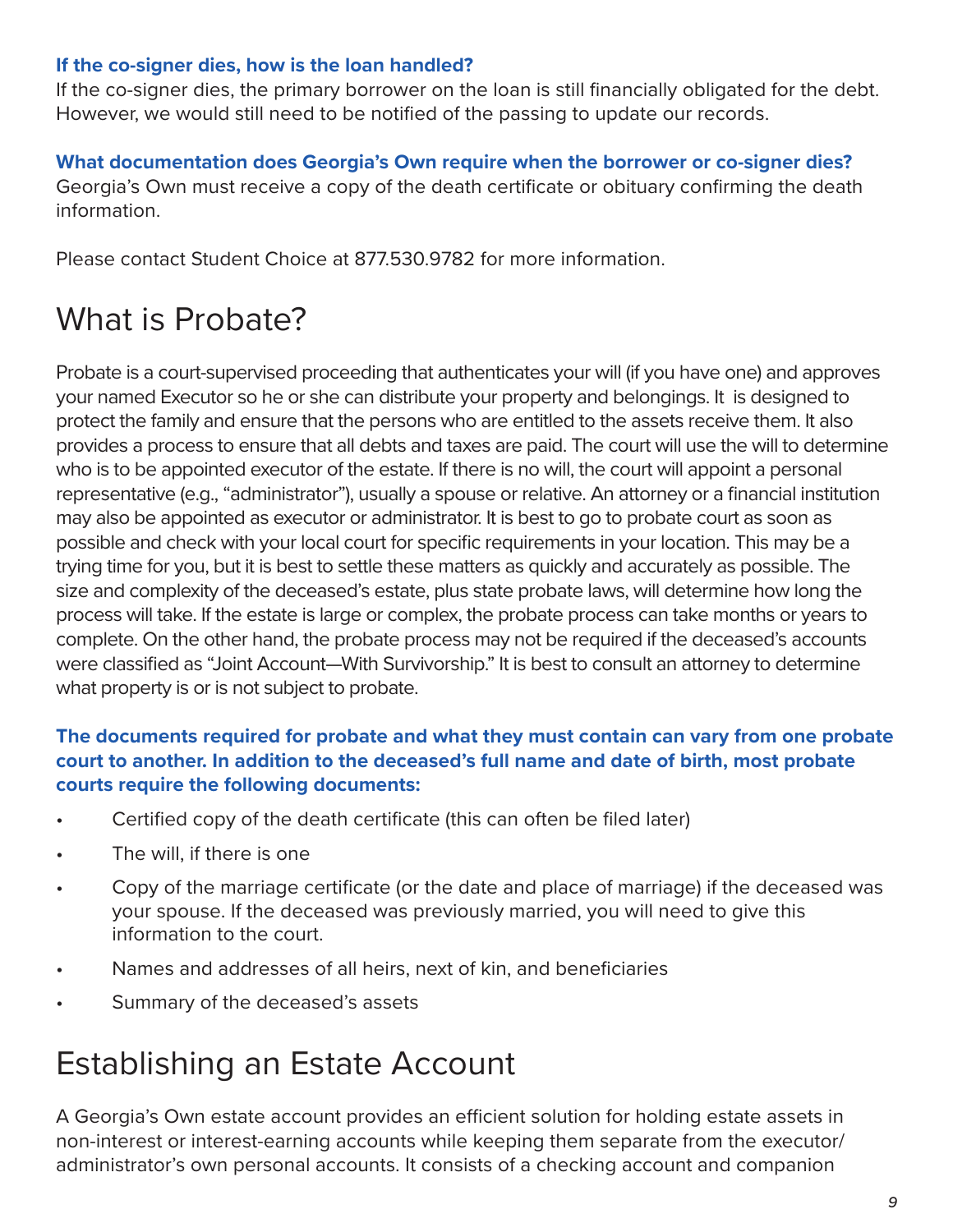savings account. Typically, the deceased member's assets are deposited into savings, then transferred as needed to checking for easy payment of taxes, debts, and other obligations during the estate settlement process. The Georgia's Own estate account gives the executor/ administrator an accurate picture of the estate's finances at any given time—a real benefit when completing tax returns and other documentation. Georgia's Own estate accounts:

- Require a \$5 minimum balance for savings
- Can be a savings, checking, money market, or certificate product. We DO NOT allow estates to have debit cards. If applicable, the checks should be ordered in the name of the estate with the executor's name listed on the second line.
- Are eligible for online banking, giving you easy access to the account(s)

#### **To establish an estate account, you will need to provide:**

- Court documents designating an estate executor/administrator
- An Employer Identification Number (EIN) for the estate. Applying for an EIN is a free service offered by the IRS at irs.gov or by phone at 800.829.4933
- A completed estate account application in person at a Georgia's Own branch

All documents above can be given to a representative at a Georgia's Own branch. Specific concerns or questions regarding your responsibility as an estate administrator, the probate process, or the estate settlement process should be referred to an attorney, financial advisor, or probate court official.

# Eligibility for an Estate Account

In the event that the individual was not a member of Georgia's Own at the time of death, Georgia's Own will permit the executor/administrator to open an estate account, provided all beneficiaries of the estate are members of the Credit Union. The estate executor/ administrator does not have to be a member of Georgia's Own, but they do have to qualify for membership to open an estate account.

# Duties of an Executor/Administrator

An executor or administrator, also known as a personal representative, is responsible for carrying out or "executing" the will's instructions, or administering the settlement of the estate in the event there is no will. Most often, an individual executor can easily settle a simple estate without assistance. However, most often, an individual executor can easily settle a simple estate without assistance. However, a large or complicated estate may require legal advice. The probate court usually requires an executor/administrator to be bonded to protect all interested parties against fraud, embezzlement, or negligence by the executor/ administrator. If you are named executor/administrator, it is your responsibility to pay debts or obligations, distribute the remaining assets to heirs, and complete the necessary tax forms.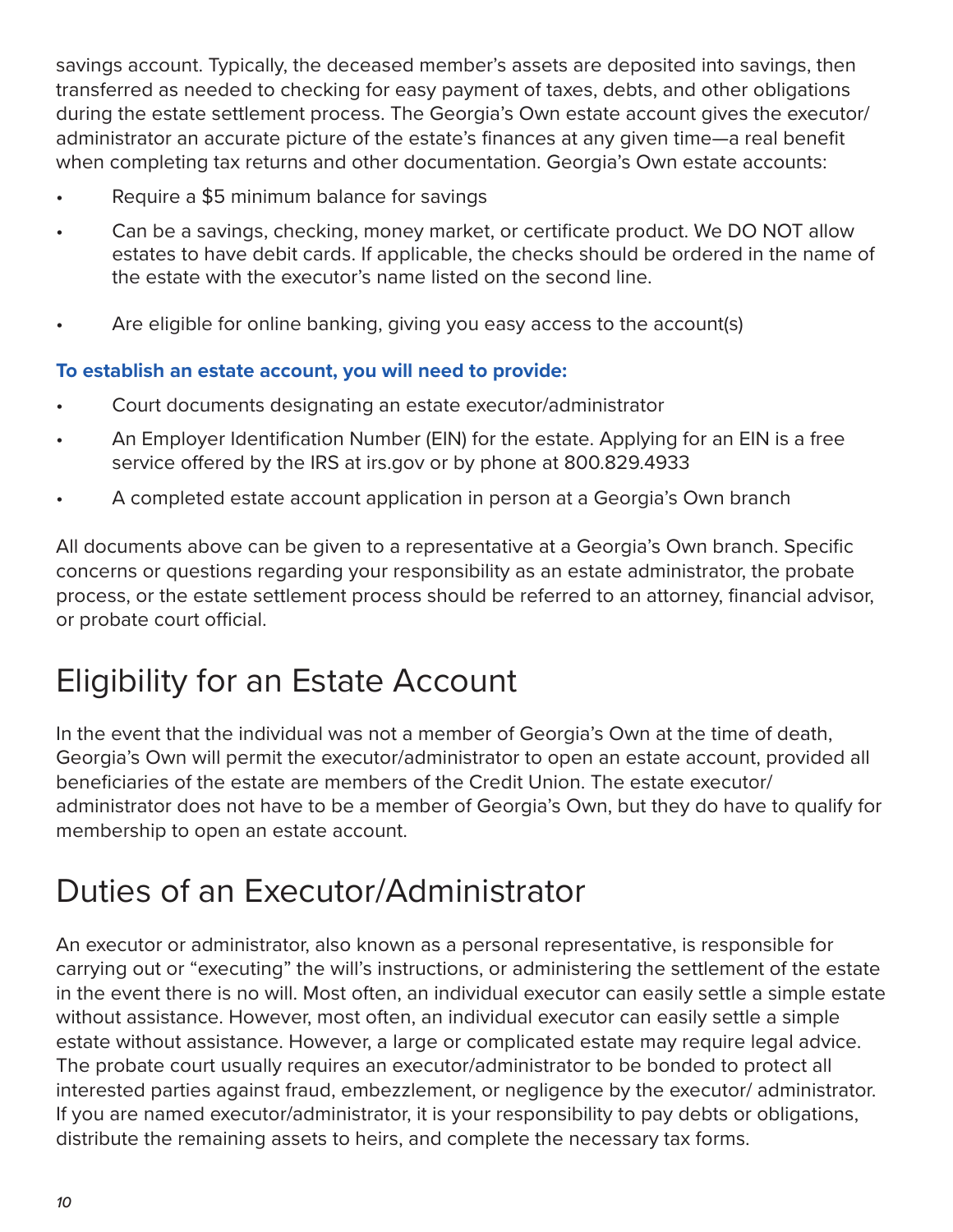#### **The following is a checklist of the typical duties of an executor when settling an estate:**

1 Consult an attorney and a certified public accountant (CPA) about your duties as executor. While not required, checking with these professionals is helpful because they are familiar with local probate procedures and the steps required to settle an estate.

#### 2 File the will and initiate probate.

As executor/administrator, it is your responsibility to file with the appropriate state probate court and petition the court for "letters testamentary" or "letters of administration" depending on the situation. These court documents may be also be referred by another name depending on your jurisidiction. These documents provide legal proof that you are the executor or administrator of the estate. You should get several certified copies of these court documents, as they may be requested when handling certain financial transactions for the estate.

#### 3 Request several copies of the death certificate.

You will need certified copies of the death certificate to conduct estate business. These certified copies usually cost between \$5 and \$25 each, depending on the jurisdiction. They can be obtained from the Probate Office in the county of the deceased's death, or the funeral director may order them for you.

#### 4 Retitle property if necessary.

If the estate includes property, such as unencumbered automobiles, boats, other vehicles, or real estate, you can transfer titles either to the named beneficiary or to yourself as executor. Be sure to consult the applicable state laws governing the aforementioned titles. If no beneficiary is designated, you may, as executor, decide to sell the property and add the proceeds to the estate. Georgia's Own will require a certified copy of the death certificate and letters of administration or letters testamentary for any real estate actions. You should seek the advice of an attorney before you decide to sell or retitle the property.

#### 5 List any indebtedness.

As executor/administrator, it is your responsibility to pay off any debts at the time of the deceased's death. Outstanding debts can be identified by reviewing the last three months of account statements. You must notify all creditors of the death and invite them to submit claims to the estate. Usually, each state sets a time limit for creditors to submit claims. Some things to look for are:

- utility payments or bills
- hospital, doctor, or other medical expenses
- loan payments or bills
- credit card payments or bills

#### 6 Close credit union, bank, and investment accounts, and open an estate account.

You should close any account owned solely by the deceased and transfer those assets to an account that will allow you to settle the deceased's bills and other obligations. A Georgia's Own estate account can be used for this purpose (see page 10 for details). You should seek the advice of an attorney before you open an estate account.

#### 7 Locate insurance policies and file claims.

Life insurance benefits are usually payable to designated beneficiaries and are not part of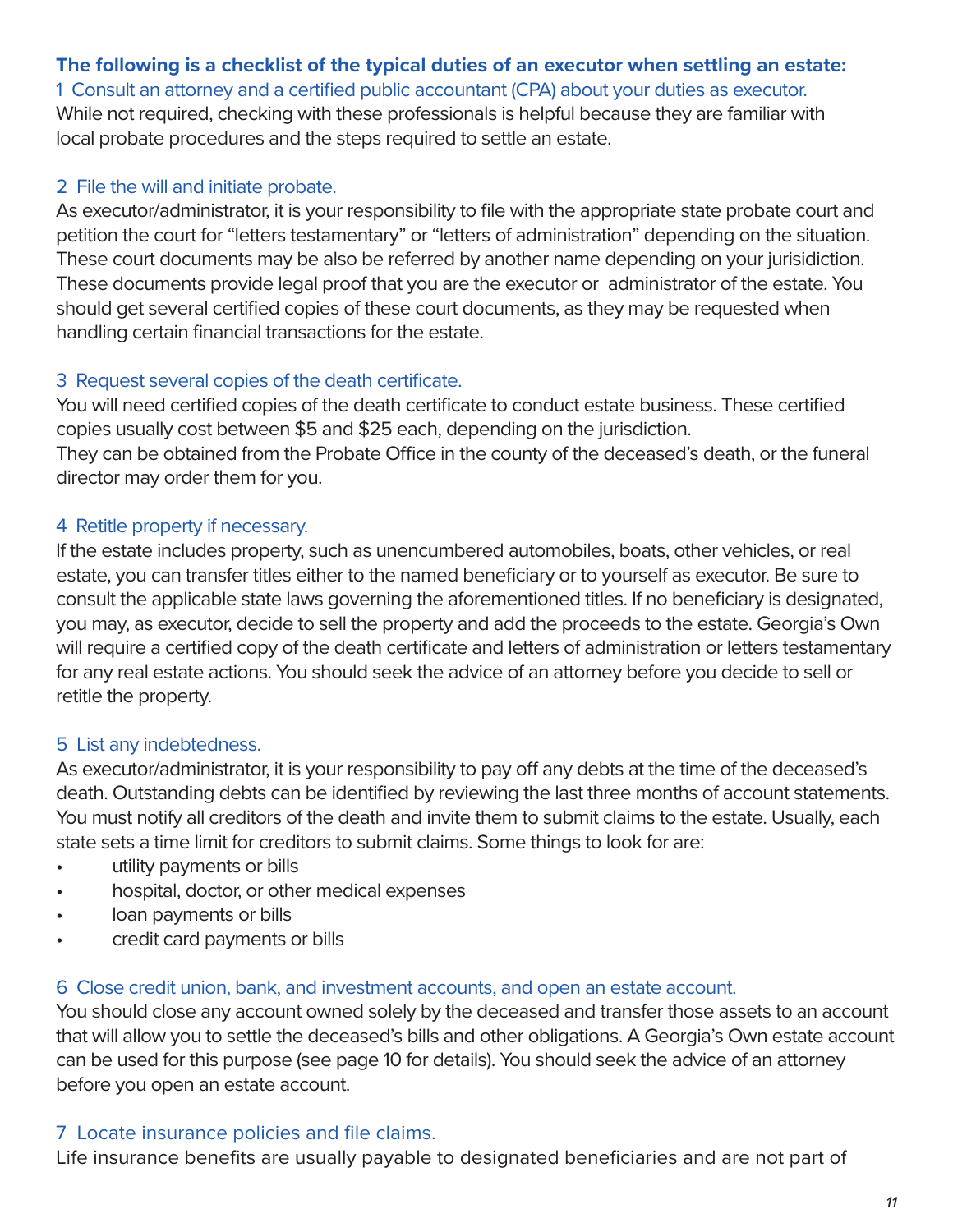the estate. To file claims, you will need the policy numbers, full name of the deceased, and certified copies of the death certificate.

#### 8 File taxes.

Federal and state taxes for the deceased will need to be filed for the year in which they passed away and for the year the estate account is closed. Consult the IRS or a CPA for assistance. You should also seek the advice of an attorney.

#### 9 Close the estate account and distribute the remaining assets to beneficiaries.

After making sure all estate debts have been paid, you can distribute any remaining assets to the beneficiaries and close the estate account. You should seek the advice of an attorney before you close an estate account.

# Additional Information

Determining what taxes are due after a member's death can be complicated. You may need to contact the IRS, a tax attorney, or a CPA familiar with both federal estate taxes and state and local state inheritance taxes. This section is provided for informational purposes only. We encourage you to consult with professional tax advisors.

#### **Federal Estate Taxes**

- There is no federal estate tax due on an estate—no matter how large—when all the assets are left to the surviving spouse.
- Beneficiaries other than the spouse are eligible for a federal gift and estate tax exemption. To view estate tax exemption amounts, visit the irs.gov website.
- Federal estate tax returns are due nine months after a person's death. A penalty-free extension may be requested before that date if more time is needed. During an extension, however, interest is assessed on amounts owed.

#### **State Inheritance Taxes**

Inheritance tax regulations vary from state to state and can depend on an heir's relationship to the deceased.

#### **Income Tax Returns**

Federal and state income tax returns are generally due on April 15th of the year following the death. If the estate itself generated income during a certain period of time, the estate must file an income tax return.

#### **Real Estate Property Taxes**

Taxes on a home or other real estate must be paid when they are normally due. Because tax laws are complex and change frequently, it is a good idea to contact an attorney, a tax advisor, or the Department of Revenue in the state in which the deceased resided.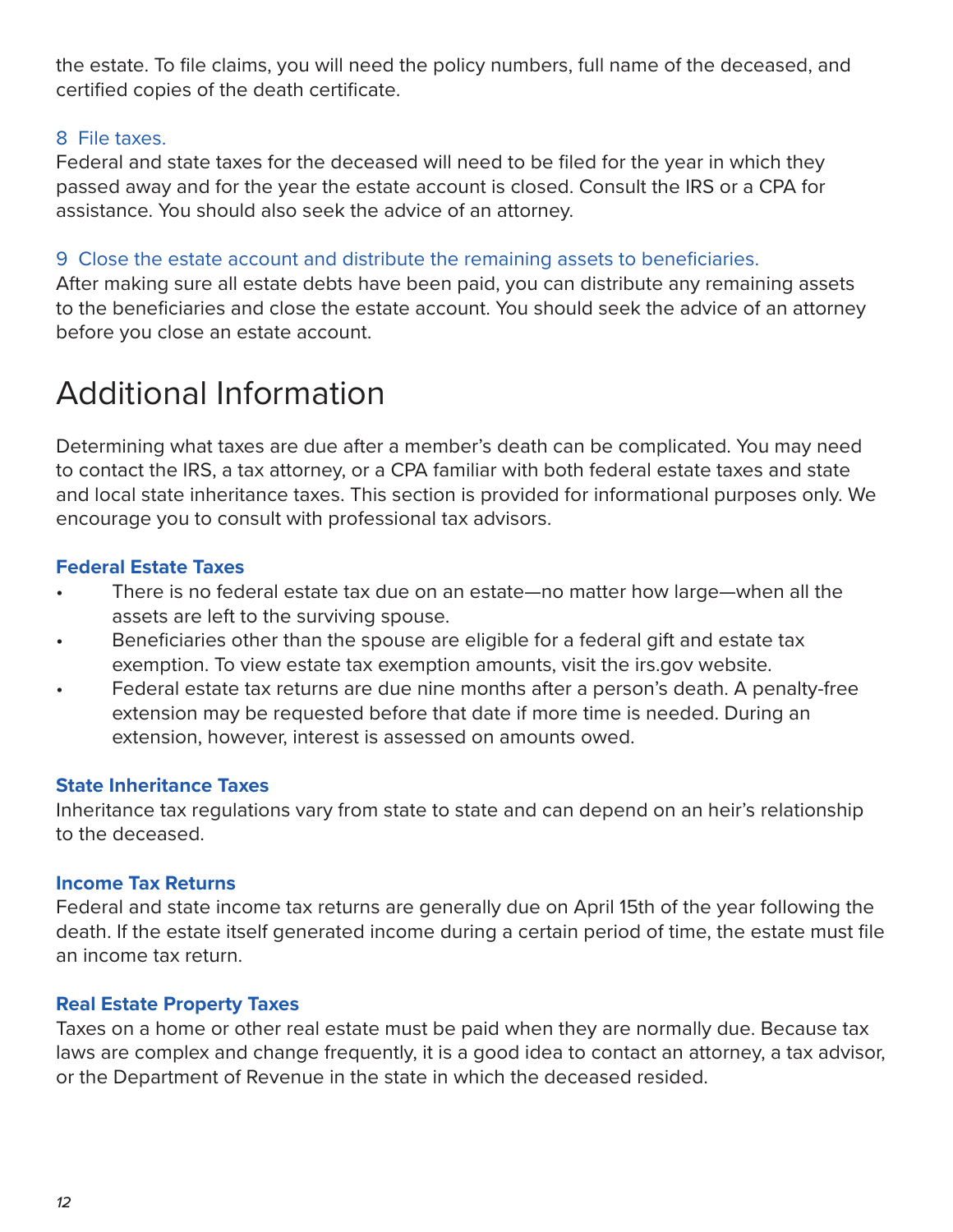# Important Phone Numbers

Georgia's Own Credit Union Toll-free .................................................... 800.533.2062 Member First Mortgage (if mortgage was opened after June 15, 2020) Toll-free .................................................... 866.898.1818 Cenlar Mortgage (if mortgage was opened prior to June 15, 2020) Toll-free .................................................... 800.223.6527 CUNA Mutual Group (Payment Protection Plan – Life Insurance) Toll-free .................................................... 800.621.6323 email ........... members.claims@cunamutual.com Student Choice Student Loans Toll-free...................................................... 877.530.9782 Social Security Administration Toll-free...................................................... 800.772.1213 www.ssa.gov Tragedy Assistance Program for Survivors (TAPS)

Toll-free .................................................... 800.959.8277 www.taps.org

IRS

| Toll-free (individuals)  800.829.1040 |  |
|---------------------------------------|--|
|                                       |  |
| www.irs.gov                           |  |

US Treasury General Information .............................. 202.622.2000 www.treasurydirect.gov